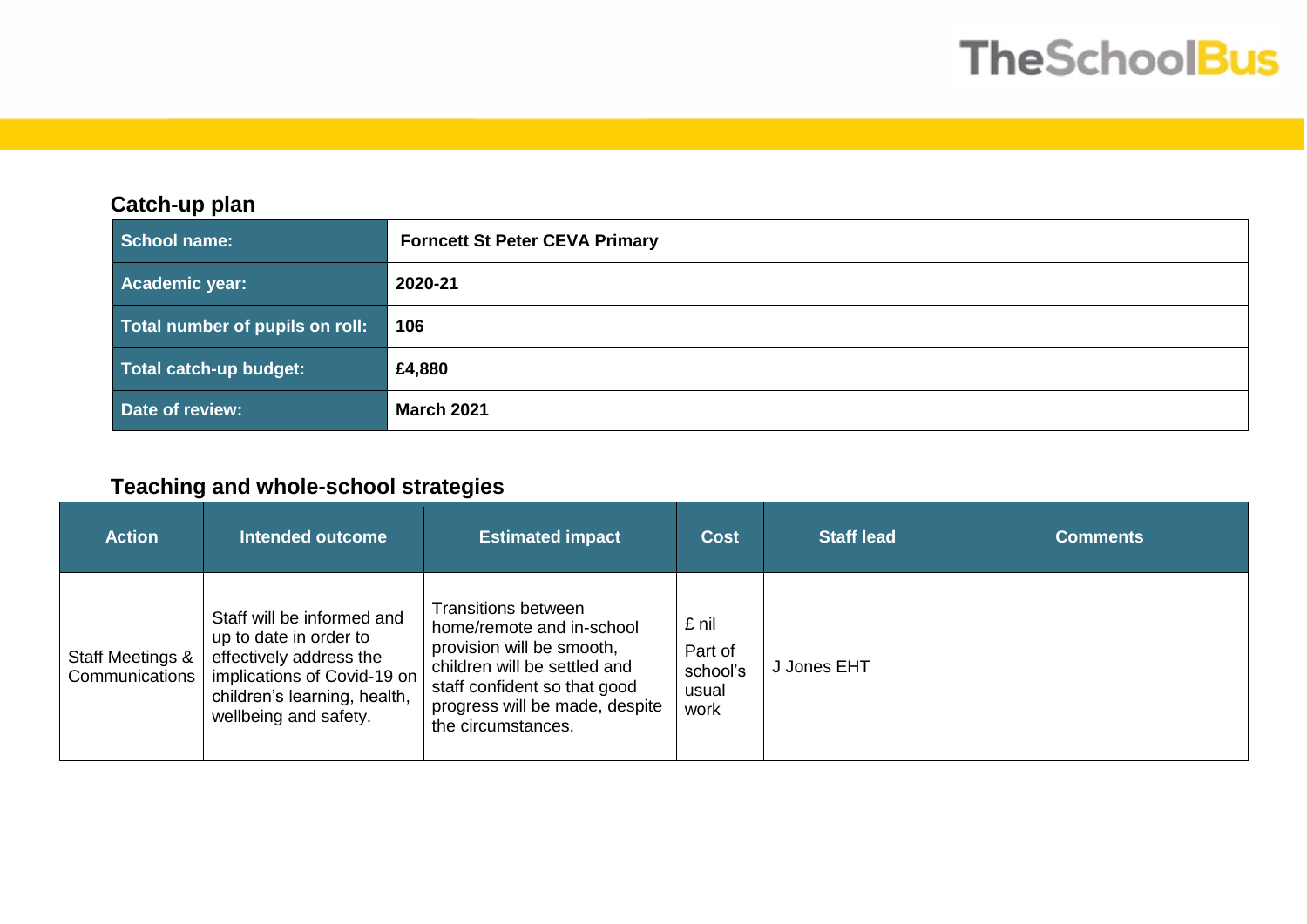| Continuous<br>Professional<br>Development | Staff will feel competent<br>and capable in using<br>remote technologies and<br>in planning/delivering<br>remote lessons. | Children will remain engaged<br>with their learning even when<br>at home remote learning. | £ nil<br>Part of<br>school's | <b>SLT</b> | Staff to play to strengths and will<br>therefore support others. CPD will<br>be accessed from VNET and |
|-------------------------------------------|---------------------------------------------------------------------------------------------------------------------------|-------------------------------------------------------------------------------------------|------------------------------|------------|--------------------------------------------------------------------------------------------------------|
|-------------------------------------------|---------------------------------------------------------------------------------------------------------------------------|-------------------------------------------------------------------------------------------|------------------------------|------------|--------------------------------------------------------------------------------------------------------|

Last updated: 23 November 2020

|  |                     | usual<br>work.    | Educator Solutions alongside a few<br>other providers.                                 |
|--|---------------------|-------------------|----------------------------------------------------------------------------------------|
|  | <b>Total spend:</b> | from main budget. | <sup>1</sup> £ nil – this is all part of our usual school improvement practice, funded |

#### **Targeted support**

| <b>Action</b>                  | <b>Intended outcome</b>                                                                                                                                                                                              | <b>Estimated impact</b>                                                                                                                                                                           | <b>Cost</b> | <b>Staff lead</b>                 | <b>Comments</b> |
|--------------------------------|----------------------------------------------------------------------------------------------------------------------------------------------------------------------------------------------------------------------|---------------------------------------------------------------------------------------------------------------------------------------------------------------------------------------------------|-------------|-----------------------------------|-----------------|
| 1:1 $&$ small<br>group support | Identified gaps in learning<br>(mainly in English &<br>maths) will be addressed.<br>Identified children will feel<br>supported<br>and<br>be<br>Their families<br>engaged.<br>will<br>be<br>and<br>aware<br>involved. | Children will make good<br>progress and Covid-created<br>gaps will be closed. Children<br>will feel successful as learners<br>and families will feel positive<br>about their children's progress. | £4,800      | S Creasey - KS2<br>C Gionis - KS1 |                 |
| Total spend:                   |                                                                                                                                                                                                                      |                                                                                                                                                                                                   |             |                                   |                 |

## **Wider strategies**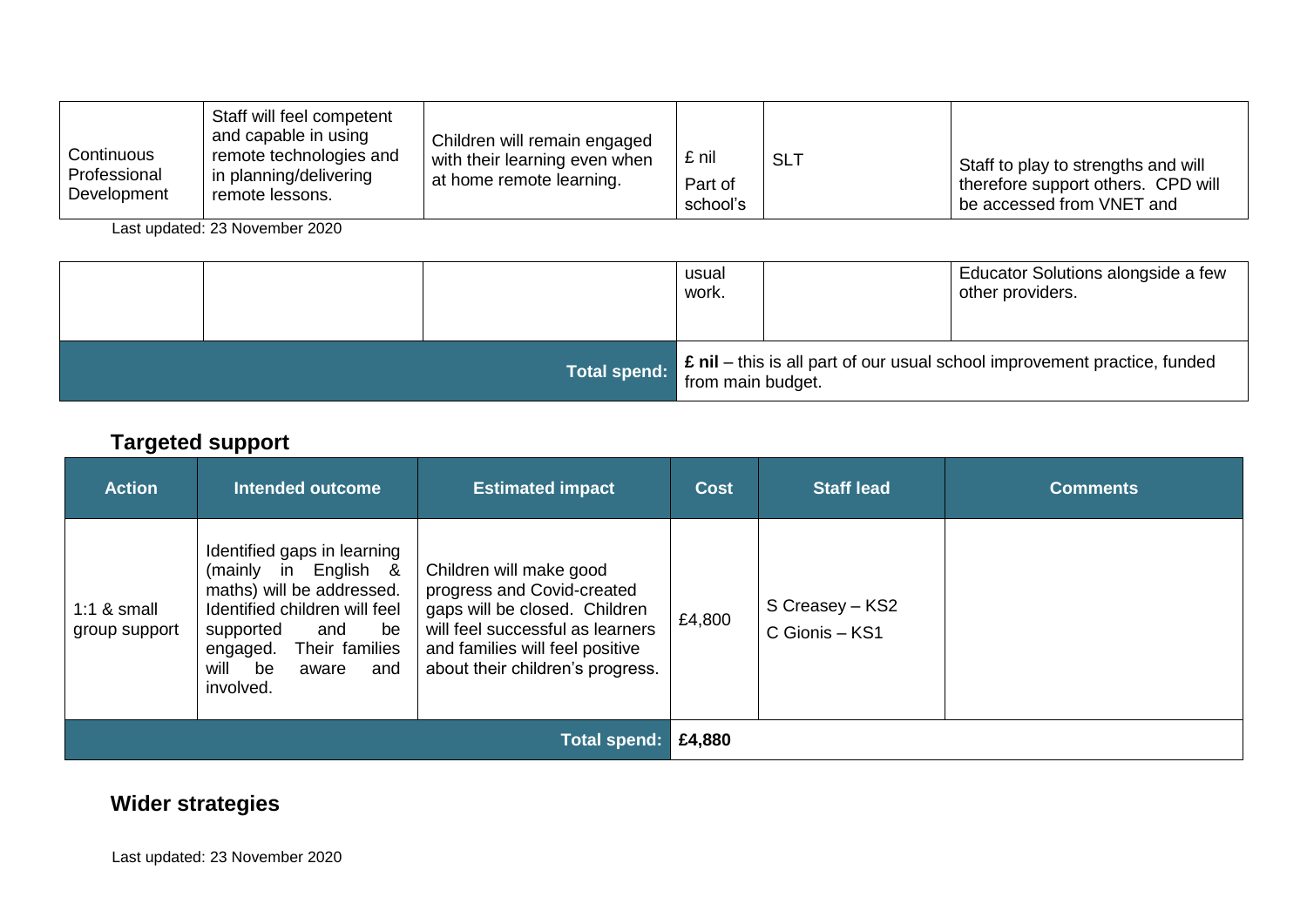| <b>Action</b>                                                                                | <b>Intended outcome</b>                                                                                                             | <b>Estimated impact</b>                                                                                               | <b>Cost</b> | <b>Staff lead</b> | <b>Comments</b> |
|----------------------------------------------------------------------------------------------|-------------------------------------------------------------------------------------------------------------------------------------|-----------------------------------------------------------------------------------------------------------------------|-------------|-------------------|-----------------|
| Clear<br>communication<br>with parents and<br>carers around<br>child's catch up<br>provision | Parents and carers will<br>feel fully informed about<br>what is being offered<br>and delivered and be in<br>partnership with staff. | Parents and Carers will feel<br>positive and children will benefit<br>from this whole-family<br>engagement all-round. | £ nil       | J Jones - EHT     |                 |
| <b>Total spend:</b>                                                                          |                                                                                                                                     |                                                                                                                       |             |                   |                 |

## **Summary report**

|              | What is the overall impact of spending? |                |                |                  |  |  |
|--------------|-----------------------------------------|----------------|----------------|------------------|--|--|
|              |                                         |                |                |                  |  |  |
| <b>Maths</b> |                                         |                |                |                  |  |  |
| <b>Name</b>  | Start of year                           | Spring of year | End of Year    | VA               |  |  |
| $Yr$ 6       |                                         |                |                |                  |  |  |
| A            | J.                                      | $\mathbf{1}$   | $\mathbf{1}$   | $\mathbf{0}$     |  |  |
| Yr 4         |                                         |                |                |                  |  |  |
| B            | 3                                       | 3              | 3              | $\mathbf{0}$     |  |  |
| $\mathsf{C}$ | 1                                       | $\mathbf{1}$   | $\mathbf{1}$   | $\mathbf 0$      |  |  |
| D            | 4                                       | 3              | 3              | $-1$             |  |  |
| $\mathsf E$  | 3                                       | 3              | 3              | $\overline{0}$   |  |  |
| Yr3          |                                         |                |                |                  |  |  |
|              | 3                                       | 3              | 3              | $\mathbf 0$      |  |  |
| G            | $\overline{2}$                          | $\overline{2}$ | $\overline{2}$ | $\mathbf{0}$     |  |  |
| H            | 3                                       | 3              | 3              | $\mathbf{0}$     |  |  |
|              | 3                                       | 3              | 3              | $\boldsymbol{0}$ |  |  |
|              | 3                                       | $\overline{a}$ | 3              | $\mathbf{0}$     |  |  |

Last updated: 23 November 2020